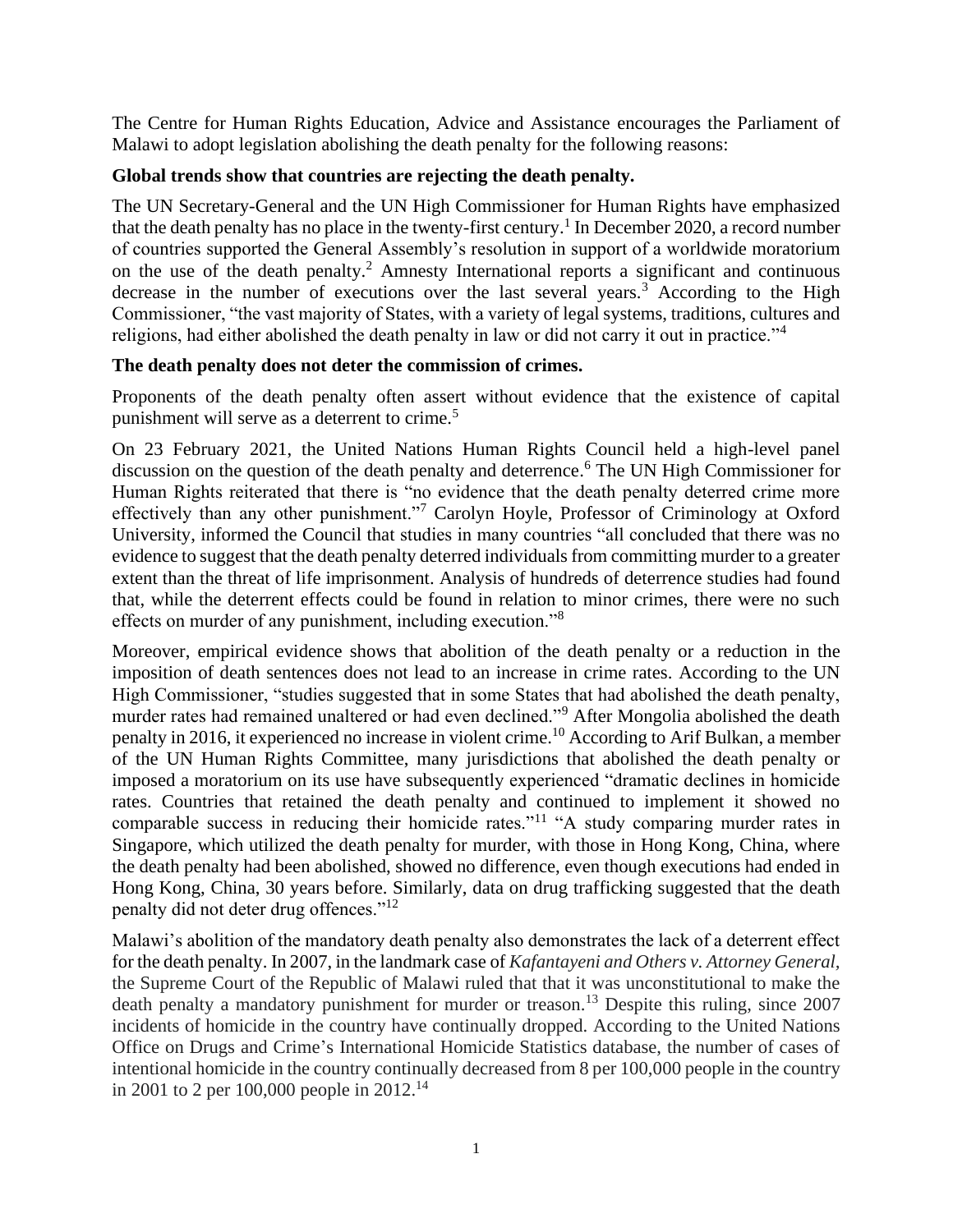Rule of law is the best deterrent.<sup>15</sup> According to studies cited by the UN High Commissioner, "the certainty of punishment, rather than its severity,  $\dots$  deterred people from committing a crime."<sup>16</sup> Therefore, to the extent that the Parliament of Malawi is concerned with deterring crime, it should better equip enforcement to conduct prompt and effective investigations of reported crimes to ensure that perpetrators are held accountable. The death penalty, on the other hand, is not an effective investment. Capital cases tend to be costly and experience long delays,<sup>17</sup> and capital convictions can be "extremely hard to obtain and maintain on appeal."<sup>18</sup>

# **The imposition of the death penalty is error-prone.**

The UN High Commissioner has noted that "[t]here [i]s no such thing as a mistake-proof judiciary. Miscarriages of justice resulting in a person's death [a]re unacceptable consequences entailing a State's violation of the fundamental right to life."<sup>19</sup> In 1998, John Nthara, Jamu Banda, and Michael Banda, residents of the village of Chinkuyu, were wrongfully convicted and sentenced to death for killing a man in 1993. In 2014, Michael died in prison. In 2015, after having spent 20 years on death row in Zomba Prison, John and Jamu were released. "At a sentencing conference on April 11, 2014, the Director of Public Prosecutions acknowledged the wrongful convictions and concluded that the men should be released from prison as soon as possible."<sup>20</sup>

# **The death penalty is arbitrary and anti-poor.**

Because people living in poverty lack access to effective legal services and are unable to mount an effective defense, they are susceptible to being sentenced to death. The UN High Commissioner recently remarked that "[a]rbitrary and discriminatory application of the death penalty often disproportionately affect[s] the poor and economically vulnerable, those belonging to religious or ethnic minorities, lesbian, gay, bisexual, transgender and intersex communities, persons with disabilities, foreign nationals, indigenous peoples and marginalized members of society."<sup>21</sup> According to Professor Hoyle of Oxford, research "strongly indicate[s] that arbitrariness was inherent in all criminal justice systems through which the death penalty continued to be imposed; it was highly unlikely that any system could guarantee the absence of arbitrariness." $^{22}$ 

In Malawi, the families of John Nthara, Jamu Banda, and Michael Banda "sold all of their cattle to pay for a private lawyer, who absconded before trial. When the lawyer failed to show up at court, the court refused to appoint legal aid lawyers to represent the brothers at trial. The three defendants, who were illiterate and had no means of contacting witnesses in their remote village, were prosecuted without any legal representation."<sup>23</sup>

# **The imposition of death penalty runs counter to the African Charter on Human and Peoples' Rights**

Malawi is a State Party to the African Charter on Human and Peoples' Rights (the African Charter or the Charter), having ratified the same on 17 November 1989.<sup>24</sup> Article 3 of the African Charter demands that "[e]very individual shall be equal before the law" and "shall be entitled to equal protection of the law." All humans are "inviolable" and every person, without qualification, is "entitled to respect for his life and the integrity of his person," which includes not being "arbitrarily deprived of this right."<sup>25</sup> The death penalty violates this right to life.<sup>26</sup> The African Commission, in its Concluding Observations and Recommendations on the Initial and Combined Periodic Report of the Republic of Malawi on the Implementation of the African Charter on Human and Peoples' Rights, expressed concern over the country's retention of the death penalty. It likewise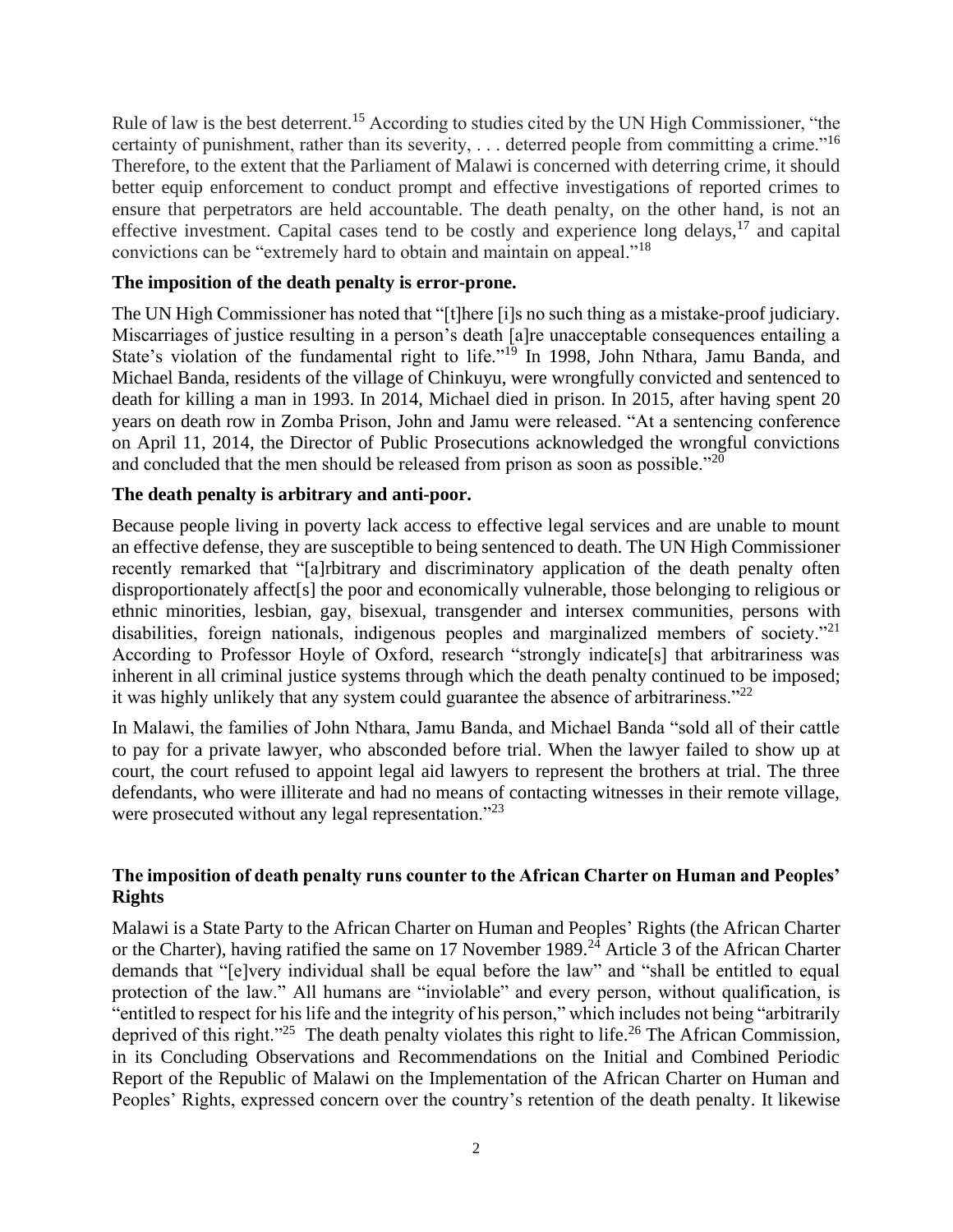recommended that Malawi ratify the Second Optional Protocol to the International Covenant on Civil and Political Rights, aiming at the Abolition of the Death Penalty and to adopt an official moratorium on the death penalty as a step towards the definitive abolition of the death penalty.

In remarks before the Human Rights Council, Chad's Minister of Justice, Djimet Arabi, told the body that the Government of his country had "recognized that the death penalty was a violation of the right to life and constituted cruel, inhuman and degrading treatment," and therefore abolished the death penalty in May  $2020^{27}$ 

## **The death penalty causes unnecessary suffering.**

The UN High Commissioner has observed that imposition of the death penalty inflicts "severe mental and physical suffering . . . on the persons [sentenced to death ] and their family members."<sup>28</sup>

<sup>12</sup> *Id.* ¶ 20.

<sup>13</sup> Cornell Chronicle, "Law clinic helped pave way for Malawi's death penalty ban," accessed May 17, 2022, https://news.cornell.edu/stories/2021/05/law-clinic-helped-pave-way-malawis-death-penalty-ban

https://data.worldbank.org/indicator/VC.IHR.PSRC.P5?end=2012&locations=MW&start=2000&view=chart <sup>15</sup> *2021 High-level panel discussion*, *supra* note 1, ¶ 41.

<sup>18</sup> *Id.* ¶ 17.

 $^{19}$  *Id.* ¶ 5.

<sup>20</sup>Cornell Law School, *Justice Denied: A Global Study of Wrongful Death Row Convictions*, The Cornell Center on Death Penalty Worldwide, 34-37 [hereinafter Cornell Law School, *Justice Denied*].

<sup>21</sup> *2021 High-level panel discussion*, *supra* note 1, ¶ 5.

 $^{22}$  *Id.*  $\P$  22.

<sup>23</sup> Cornell Law School, *Justice Denied*, *supra* note 20, at 34-37.

<sup>24</sup> African Commission on Human & Peoples' Rights, Concluding Observations and Recommendations on the Initial and Combined Periodic Report of the Republic of Malawi on the Implementation of the African Charter on Human and Peoples' Rights, 57th Ordinary Session.

<sup>25</sup> African Charter on Human and Peoples' Rights, art. 4, October 1986, as cited in "Report on the Death Penalty and Detention Conditions in the Republic of Cameroon Under the African Charter on Human and Peoples' Rights," Advocates for Human Rights, April 2013.

<sup>26</sup> See e.g. Protocol No. 13 to the Convention for the Protection of Human Rights and Fundamental Freedoms, concerning the abolition of the death penalty in all circumstances ("Convinced that everyone's life is a basic value in a democratic society and that the abolition of the death penalty is essential for the protection of this right and for the full recognition of the inherent dignity of all human beings . . . .").

<sup>27</sup> *2021 High-level panel discussion*, *supra* note 1, ¶ 10.

<sup>&</sup>lt;sup>1</sup> High-level panel discussion on the question of the death penalty, Annual report of the United Nations High Commissioner for Human Rights and reports of the Office of the High Commissioner and the Secretary-General, UN Doc. A/HRC/48/38, 3 Aug. 2021, ¶ 7 [hereinafter *2021 High-level panel discussion*].

<sup>2</sup> *Annual Report of the United Nations High Commissioner for Human Rights and reports of the Office of the High Commissioner and the Secretary-General*, Report of the Secretary General: Question of the death penalty, UN Doc. A/HRC/48/29, 15 Sept. 2021, ¶ 4, 8.

<sup>3</sup> Ibid.

<sup>4</sup> *2021 High-level panel discussion*, *supra* note 1, ¶ 8.

<sup>5</sup> *Id.* ¶ 32.

<sup>6</sup> *2021 High-level panel discussion*, *supra* note 1.

 $^{7}$  *Id.*  $\P$  4.

<sup>8</sup> *Id.* ¶ 19.

<sup>9</sup> *Id.* ¶ 4.

<sup>10</sup> *Id.* ¶ 13.

 $11$  *Id.*  $\overline{9}$  15.

<sup>&</sup>lt;sup>14</sup> The World Bank, "Intentional homicides (per 100,000 people) - Malawi," accessed May 17, 2022,

 $16$  *Id.* ¶ 4.

<sup>17</sup> *Id.* ¶ 45.